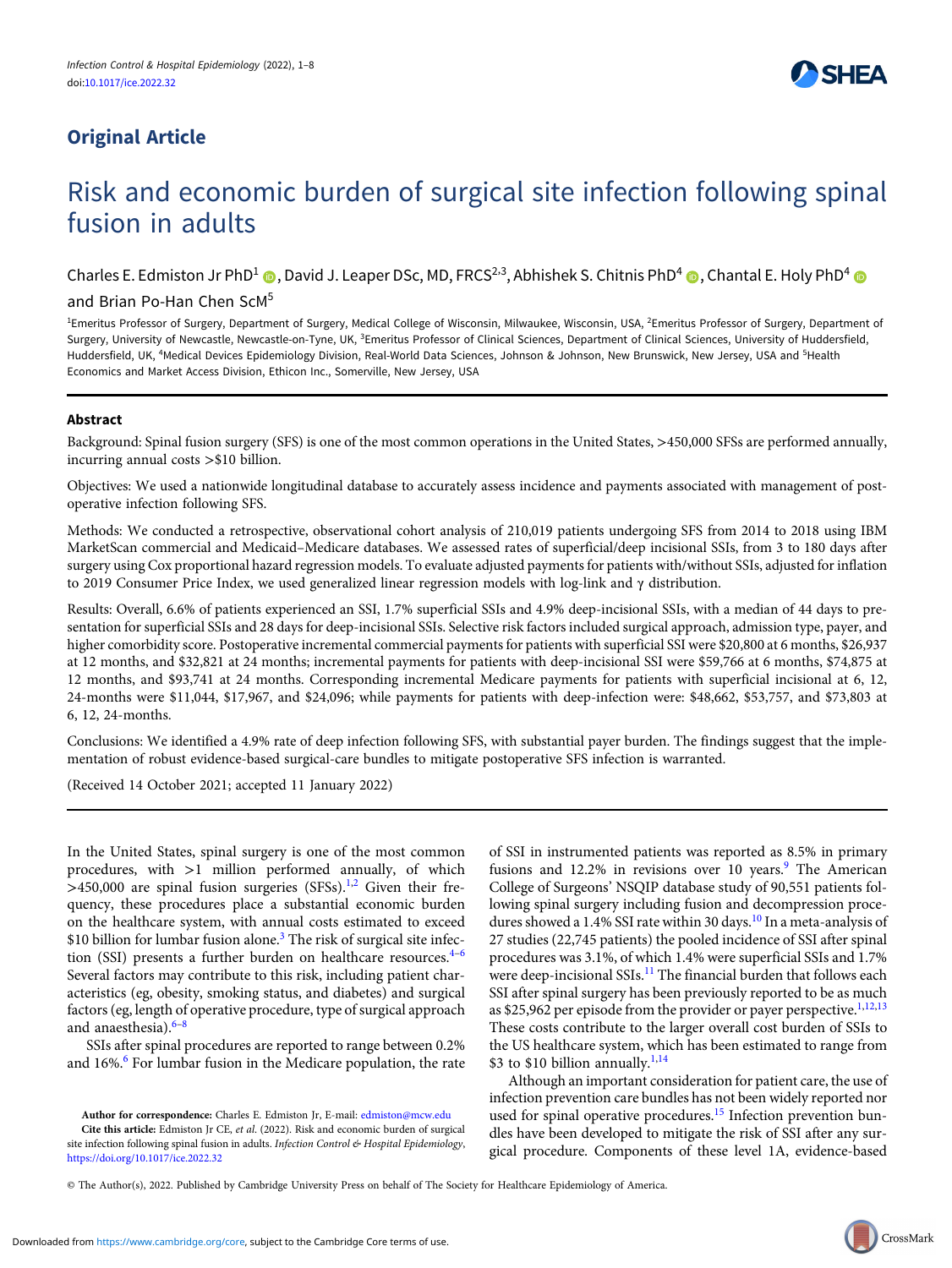care bundles, advocated by many national and international guidelines, include preoperative, intraoperative, and postoperative interventions such as staphylococcal decolonization for high-risk surgical procedures, appropriate antibiotic prophylaxis, antiseptic skin preparation, hair removal when required using single-use clippers, and maintenance of normothermia and glycose levels.<sup>16</sup>–<sup>20</sup> The use of wound-closure methods, such as the use of antimicrobial sutures and postoperative dressings, particularly the use of negative-pressure devices, has also been shown to reduce the risk of SSI. Robust evidence has emerged from Systematic Reviews and Meta-analysis (SRandM), $^{21-25}$  which may be relevant and needs further research. Few studies have evaluated these selective practices in spinal surgery.<sup>4</sup> In spinal operative procedures, the use of antimicrobial sutures provides significant cost benefits and is a useful adjunct to the evidence-based infection prevention care bundle for spinal surgery.<sup>26</sup>

In the current analysis, we assessed the true incidence and realworld payments associated with SSIs following SFS procedures using a US nationwide longitudinal database.

#### Materials and methods

### Database analysis

This retrospective observational cohort analysis included the SFSs performed in the United States on adult patients (≥18 years) from 2014 to 2018 and captured in the IBM MarketScan commercial, and Medicaid–Medicare supplemental databases. The IBM MarketScan commercial, Medicare, and Medicaid databases contain deidentified patient data sets, and patients cannot be identified, directly or through identifiers linked to the patients. Therefore, this study was exempt from institutional review. Meeting these conditions makes this research exempt from the requirements of 45 CFR 46.101 under the Department of Health and Human Services.<sup>27</sup> The database contains anonymized medical records with payment information for 39.7 million individuals with data on diagnosis, procedures, hospital stays, and physician office visits. SFSs were defined as the index procedure using the International Classification of Diseases, 9th and 10th Revisions, Clinical Modification (ICD-9-CM and ICD-10-CM) procedure codes and current procedural terminology (CPT) codes (Supplementary Table 1 online). Continuous enrollment for  $\geq$ 12 months before and 6 months after each spinal fusion procedure was required for each patient. The Elixhauser comorbidity measure with 31 domains was used to understand clinical comorbidities.<sup>27</sup> The Charlson comorbidity index was used to determine overall comorbidity scores.

In this analysis, we evaluated 3 outcomes: (1) the incidence of superficial incisional SSIs and deep-incisional SSIs (using diagnostic codes) identified from postoperative day 3 to day 180; (2) risk factors associated with deep incisional SSIs; and (3) infection-associated payments by payer type (both commercial and Medicaid– Medicare patient populations) over a 24-month follow-up period.

SSIs identified within the first 48 hours after surgery were not tracked because they likely represented infections present on admission (POA). The period from the index operative procedure to identified SSIs was recorded. The diagnostic codes used to inform superficial incisional SSIs and deep-incisional SSIs are presented in Supplementary Table 2 and Supplementary Table 3 (online). If a patient had a diagnosis for both a deep-incisional SSI and a superficial incisional SSI over the 180 postoperative days, then the patient was categorized to have deep-incisional SSI.



Fig. 1. Sample selection for patients undergoing spinal fusion surgery.

Total healthcare costs in patients with no infection, superficial incisional SSI, and deep-incisional SSI, and marginal cost increases in patients with superficial incisional SSI and deep-incisional SSI are presented in Supplementary Table 4 (online). Variables associated with deep-incisional SSI were identified using the multivariable Cox proportional hazards model. Total incremental payments from index procedure to 6-, 12-, and 24-months follow-up after SFSs were calculated. The total payments included direct medical (inpatient and outpatient) and prescription drug payments. Generalized linear regression models with log-link and γ distribution were used to evaluate the adjusted total payments for patients with and without an SSI. The adjusted incremental payment for each infection was calculated using least-squares means over 24 months after the index procedure. All payments were inflated to the 2019 Consumer Price Index. Regression analyses were conducted using SAS version 9.0 software (SAS Institute, Cary, NC).

#### Results

In total, 210,019 patients undergoing SFSs between 2014 and 2018 were included in the analysis (Fig. 1). Demographic characteristics of patients at time of index surgery are shown in Table 1a. Most were female (55.1%), and 35.1% of the patients were between 55 and 64 years of age at the time of the SFS. Approximately one-half of the patients (49.1%) received anterior procedures for SFS. In total, 13,813 patients (6.6%) experienced an SSI, of which 10,296 (4.9%) were deep-incisional SSIs and 3,517 (1.7%) were superficial incisional SSIs. As shown in Table 1b, emergency spinal fusions were associated with an overall 2-fold higher risk of infection (13.8%) than nonemergent procedures (6.4%), and a greater number of deep-incisional SSIs (11.7%) and superficial incisional SSIs (2.1%) than elective cases. Additionally, surgical approach influenced the risk of SSI; posterior procedures had a higher rate than anterior procedures for deep-incisional SSI (8.1% vs 2.9%) and superficial incisional SSI (2.2% vs 1.3%). The median postoperative time to infection was 44 days for superficial SSI and 28 days for deep-incisional SSI (Fig. 2). A summary of patient baseline comorbidities relative to SSI numbers at 6 months is summarized in Table 2.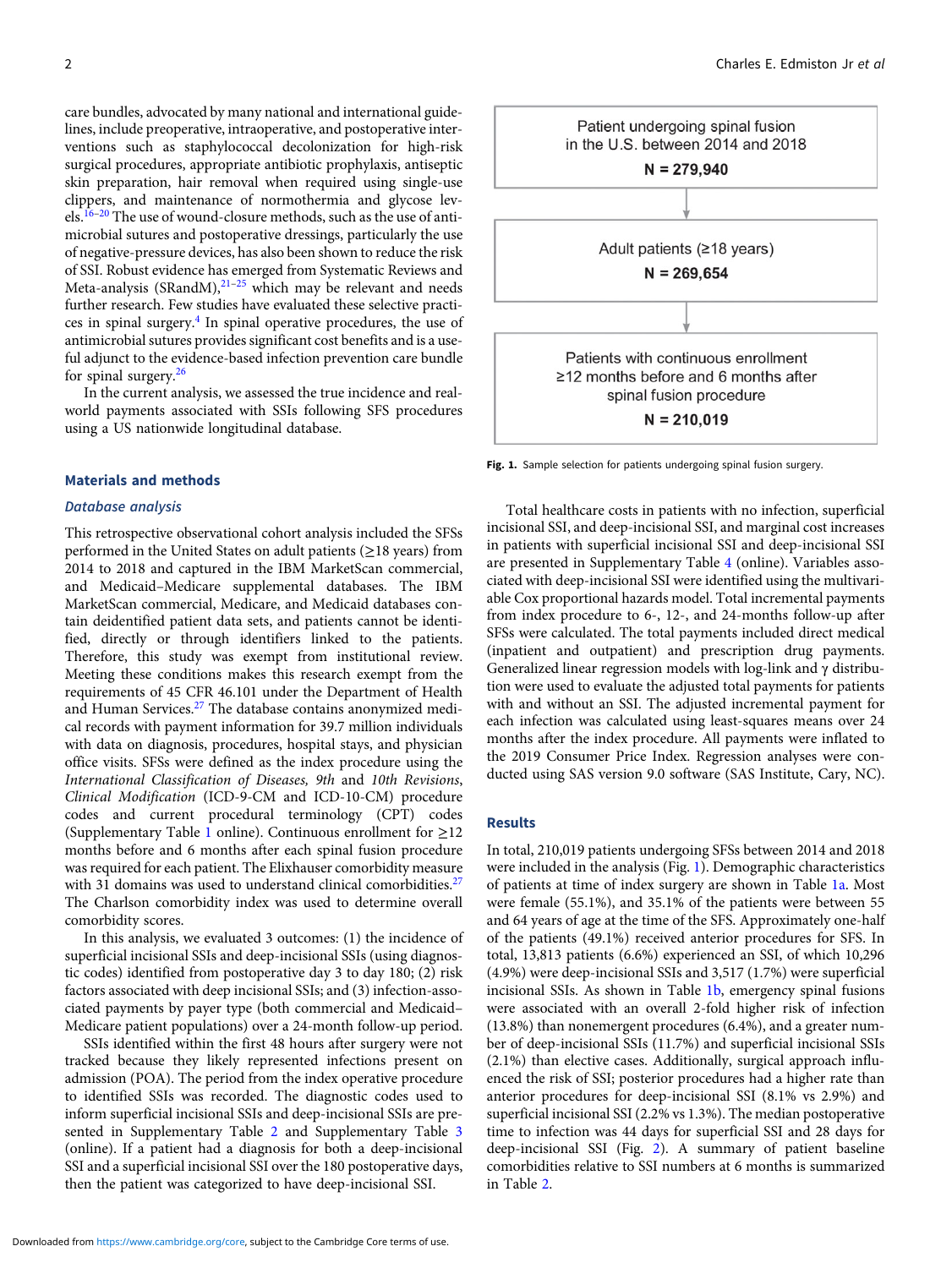Table 1a. Patient Demographics at Time of Index Spinal Fusion Surgery

| <b>Demographics Characteristics</b>            | No.     | %     |
|------------------------------------------------|---------|-------|
| Overall                                        | 210,019 | 100.0 |
| Sex                                            |         |       |
| Male                                           | 94,241  | 44.9  |
| Female                                         | 115,778 | 55.1  |
| Year                                           |         |       |
| 2014                                           | 57,114  | 27.2  |
| 2015                                           | 45,558  | 21.7  |
| 2016                                           | 42,199  | 20.1  |
| 2017                                           | 35,647  | 17.0  |
| 2018                                           | 29,501  | 14.0  |
| Age, y                                         |         |       |
| $18 - 24$                                      | 3,241   | 1.5   |
| $25 - 34$                                      | 8,114   | 3.9   |
| $35 - 44$                                      | 29,707  | 14.1  |
| $45 - 54$                                      | 61,019  | 29.1  |
| $55 - 64$                                      | 73,717  | 35.1  |
| $65 - 74$                                      | 23,510  | 11.2  |
| $75+$                                          | 10,711  | 5.1   |
| Site of care                                   |         |       |
| Outpatient                                     | 35,513  | 16.9  |
| Inpatient                                      | 174,506 | 83.1  |
| <b>Admission type</b>                          |         |       |
| Nonemergency                                   | 203,916 | 97.1  |
| Emergency                                      | 6,103   | 2.9   |
| Surgical approach                              |         |       |
| Anterior                                       | 103,187 | 49.1  |
| Anterior and posterior                         | 11,544  | 5.5   |
| Anterior and posterior and posterior interbody | 846     | 0.4   |
| Anterior and posterior interbody               | 1,023   | 0.5   |
| Posterior                                      | 56,034  | 26.7  |
| Posterior and posterior interbody              | 6,474   | 3.1   |
| Posterior interbody                            | 25,360  | 12.1  |
| Unknown                                        | 5,551   | 2.6   |
| Database indicator                             |         |       |
| Commercial                                     | 137,815 | 65.6  |
| Medicaid                                       | 41,974  | 20.0  |
| Medicare                                       | 30,230  | 14.4  |
| Continuous enrollment                          |         |       |
| 1 month                                        | 162,294 | 77.2  |
| 24 months                                      | 97,153  | 46.2  |

Our regression analysis of patient risk factors associated with deep-incisional SSI identified several significant factors. The 10 greatest risk factors were (1) type of surgical approach, posterior versus anterior (hazards ratio [HR], 2.3; 95% confidence interval [CI], 2.2–2.5); (2) anterior and posterior and posterior interbody versus anterior (HR, 2.3; 95% CI, 1.7–3.0); (3) anterior and posterior versus anterior (HR, 2.3; 95% CI, 2.1–2.4); (4) posterior and posterior interbody versus anterior (HR, 2.1; 95% CI, 1.9–2.3); (5) anterior and posterior interbody versus anterior (HR, 1.7; 95% CI, 1.3–2.2); (6) posterior interbody vs anterior (HR, 1.7; 95% CI, 1.5–1.8), (7) emergency versus nonemergency admission type (HR, 2.2; 95% CI, 2.1–2.4); (8) Medicaid versus commercial payer (HR, 1.8; 95% CI, 1.7–1.9) or Medicare vs commercial (HR, 1.6; 95% CI, 1.5–1.8), (9) higher Charlson comorbidity score of  $5+$  versus 0 (HR, 1.5; 95% CI, 1.3–1.8), score of 4–5 versus 0 (HR, 1.5; 95% CI, 1.3–1.7), score of 2–3 versus 0 (HR, 1.5; 95% CI, 1.4–1.6), and score 1 versus 0 (HR, 1.3; 95% CI, 1.2–1.4); and (10) comorbid conditions like fluid and electrolyte disorders (HR, 1.5; 95% CI, 1.5–1.6), metastatic cancer (HR, 1.5; 95% CI, 1.3–1.8), drug abuse (HR, 1.4; 95% CI, 1.3–1.5), pulmonary circulation disorders (HR, 1.3; 95% CI, 1.2–1.4), diabetes (HR, 1.3; 95% CI, 1.2-1.4), and other neurological disorders (HR, 1.2; 95% CI, 1.2–1.3) (Fig. 3).

For the commercially insured patients, after adjusting for patient demographic and clinical characteristics, the incremental payments for patients with superficial incisional SSIs were \$20,800 at 6 months, \$26,937 at 12 months, and \$32,821 at 24 months after the index surgery. The adjusted incremental payments for patients with deep-incisional SSIs were \$59,766 at 6 months, \$74,875 at 12 months, and \$93,741 at 24 months. For the Medicare patient population, the incremental payments for patients with superficial incisional SSIs were \$11,044 at 6 months, \$17,967 at 12 months, and \$24,096 at 24 months after the index surgery. The adjusted incremental payments for patients with deep-incisional SSIs were \$48,662 at 6 months, \$53,757 at 12 months, and \$73,803 at 24 months. Across the study time horizon, superficial incisional SSIs were associated with the lowest payments, whereas overall payments were consistently higher for the commercially insured patient population (Table 3).

#### **Discussion**

#### Overview of longitudinal database findings

This study is the first to present a large cohort of spinal fusion surgical patients for whom complete data have been collected prospectively, although analyzed retrospectively. In the current analysis, we used large longitudinal commercial, multistate Medicare and Medicaid databases (1) to determine the true incidence of SSI, together with comorbid risk factors and (2) to determine the real-world financial burden to payers from SSIs after spinal fusion surgeries. This study differed from prior analyses because we relied on patient-level claims data and did not use surrogate data based on hospital episode statistics. Such data can seriously underestimate the incidence and payments because these data only capture inpatient episodes and hospital-based care. Also, both the CDC-NHSN and American College of Surgeons NSQIP surveillance criteria are used to benchmark infection rates at 30 days. In device-related infections, which are often biofilm mediated, microbial growth occurs over days, weeks, and months, followed by dispersion into the adjacent tissues. Under these conditions, it is not unusual to document a superficial surgical site infection beyond 30 days. $^{28}$  Finally, an economic analysis of this type has policy implications and is helpful in facilitating evidence-based decision making.

The use of the cohort records from the IBM MarketScan commercial and Medicaid-Medicare supplemental databases in this study highlights the payer cost of SSI following SFS to US payers. In the studied population of >200,000 patients, the risk of SSI 6 months postoperatively was 6.6%; of these, 75% were deep-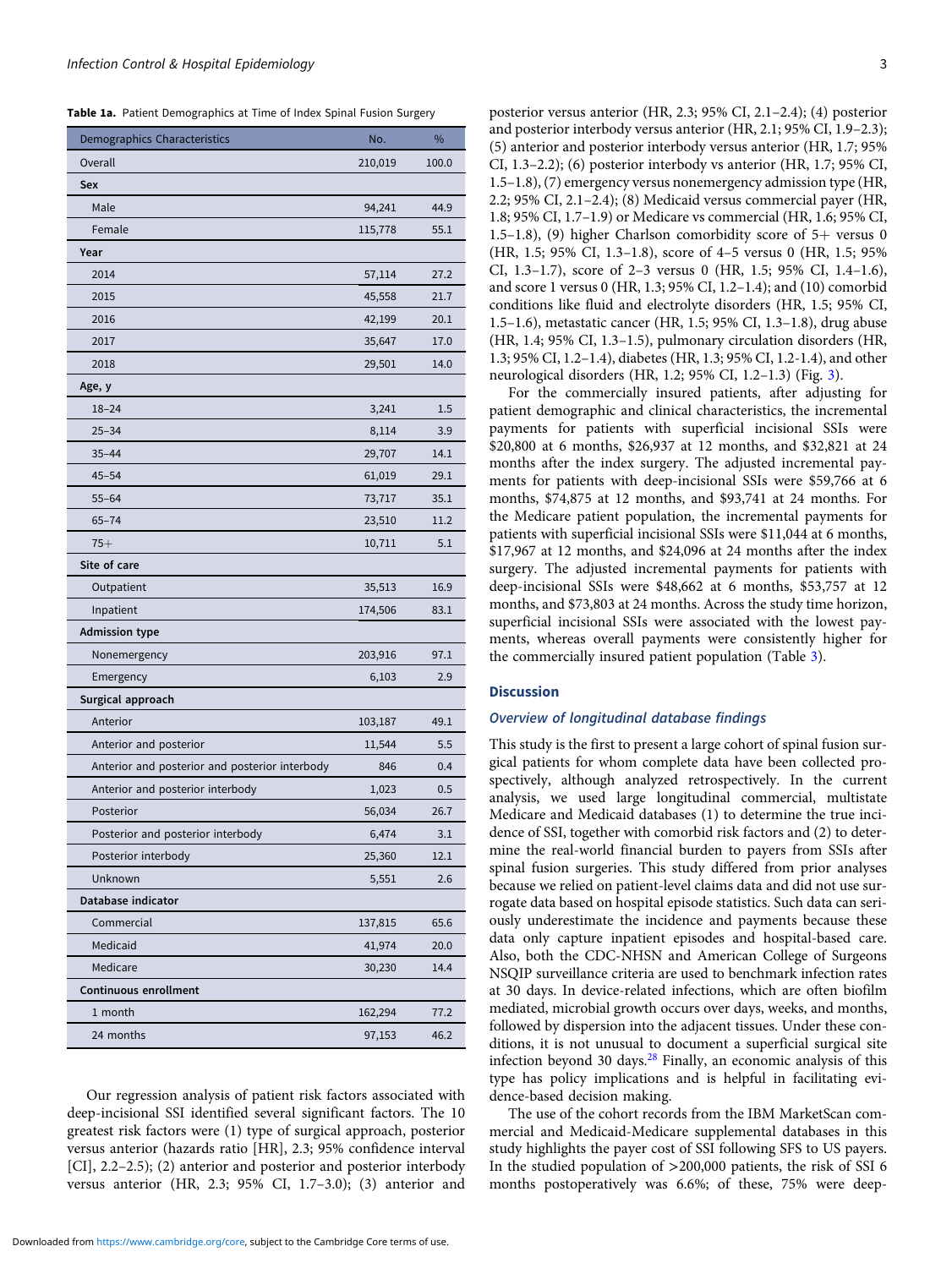Table 1b. Patient Demographics at Time of Index Spinal Fusion Surgery by Infection Type

|                                                |                    | Deep    |                       | Superficial |                       |         |              |      |
|------------------------------------------------|--------------------|---------|-----------------------|-------------|-----------------------|---------|--------------|------|
|                                                | <b>Overall SSI</b> |         | <b>Incisional SSI</b> |             | <b>Incisional SSI</b> |         | No Infection |      |
| Variable                                       | No.                | $\%$    | No.                   | $\%$        | No.                   | $\%$    | No.          | $\%$ |
| Overall                                        | 13,813             | 6.6     | 10,296                | 4.9         | 3,517                 | $1.7\,$ | 196,206      | 93.4 |
| Sex                                            |                    |         |                       |             |                       |         |              |      |
| Male                                           | 6,131              | $6.5\,$ | 4,717                 | 5.0         | 1,414                 | 1.5     | 88,110       | 93.5 |
| Female                                         | 7,682              | 6.6     | 5,579                 | 4.8         | 2,103                 | $1.8\,$ | 108,096      | 93.4 |
| Year                                           |                    |         |                       |             |                       |         |              |      |
| 2014                                           | 3,829              | 6.7     | 2,686                 | 4.7         | 1,143                 | $2.0$   | 53,285       | 93.3 |
| 2015                                           | 3,162              | 6.9     | 2,314                 | 5.1         | 848                   | 1.9     | 42,396       | 93.1 |
| 2016                                           | 2,723              | 6.5     | 2,137                 | 5.1         | 586                   | 1.4     | 39,476       | 93.6 |
| 2017                                           | 2,398              | 6.7     | 1,887                 | 5.3         | 511                   | 1.4     | 33,249       | 93.3 |
| 2018                                           | 1,701              | 5.8     | 1,272                 | 4.3         | 429                   | $1.5\,$ | 27,800       | 94.2 |
| Age, y                                         |                    |         |                       |             |                       |         |              |      |
| $18 - 24$                                      | 295                | 9.1     | 222                   | 6.9         | 73                    | 2.3     | 2,946        | 90.9 |
| $25 - 34$                                      | 661                | 8.2     | 508                   | 6.3         | 153                   | $1.9\,$ | 7,453        | 91.9 |
| $35 - 44$                                      | 1,718              | 5.8     | 1,224                 | 4.1         | 494                   | 1.7     | 27,989       | 94.2 |
| $45 - 54$                                      | 3,468              | 5.7     | 2,527                 | 4.1         | 941                   | 1.5     | 57,551       | 94.3 |
| $55 - 64$                                      | 4,676              | 6.3     | 3,493                 | 4.7         | 1,183                 | $1.6\,$ | 69,041       | 93.7 |
| $65 - 74$                                      | 1,948              | 8.3     | 1,489                 | 6.3         | 459                   | 2.0     | 21,562       | 91.7 |
| $75+$                                          | 1,047              | 9.8     | 833                   | 7.8         | 214                   | $2.0$   | 9,664        | 90.2 |
| Site of care                                   |                    |         |                       |             |                       |         |              |      |
| Outpatient                                     | 1,185              | 3.3     | 756                   | 2.1         | 429                   | 1.2     | 34,328       | 96.7 |
| Inpatient                                      | 12,628             | $7.2$   | 9,540                 | 5.5         | 3,088                 | 1.8     | 161,878      | 92.8 |
| <b>Admission type</b>                          |                    |         |                       |             |                       |         |              |      |
| Nonemergency                                   | 12,973             | 6.4     | 9,582                 | 4.7         | 3,391                 | 1.7     | 190,943      | 93.6 |
| Emergency                                      | 840                | 13.8    | 714                   | 11.7        | 126                   | 2.1     | 5,263        | 86.2 |
| Surgical approach                              |                    |         |                       |             |                       |         |              |      |
| Anterior                                       | 4,320              | 4.2     | 2,963                 | 2.9         | 1,357                 | 1.3     | 98,867       | 95.8 |
| Anterior and posterior                         | 972                | 8.4     | 731                   | 6.3         | 241                   | 2.1     | 10,572       | 91.6 |
| Anterior and posterior and posterior interbody | 69                 | 8.2     | 51                    | 6.0         | 18                    | 2.1     | 777          | 91.8 |
| Anterior and posterior interbody               | 64                 | 6.3     | 51                    | 5.0         | 13                    | 1.3     | 959          | 93.7 |
| Posterior                                      | 5,769              | 10.3    | 4,556                 | 8.1         | 1,213                 | 2.2     | 50,265       | 89.7 |
| Posterior and posterior interbody              | 526                | 8.1     | 384                   | 5.9         | 142                   | 2.2     | 5,948        | 91.9 |
| Posterior interbody                            | 1,655              | 6.5     | 1,223                 | 4.8         | 432                   | 1.7     | 23,705       | 93.5 |
| Unknown                                        | 438                | 7.9     | 337                   | 6.1         | 101                   | 1.8     | 5,113        | 92.1 |
| Database indicator                             |                    |         |                       |             |                       |         |              |      |
| Commercial                                     | 6,739              | 4.9     | 4,806                 | 3.5         | 1,933                 | 1.4     | 131,076      | 95.1 |
| Medicaid                                       | 4,495              | 10.7    | 3,496                 | 8.3         | 999                   | 2.4     | 37,479       | 89.3 |
| Medicare                                       | 2,579              | 8.5     | 1,994                 | 6.6         | 585                   | $1.9\,$ | 27,651       | 91.5 |

incisional SSIs. The surgical approach was associated with higher risk of deep incisional SSI. Specifically, the posterior approach showed a 2-fold higher risk of deep-incisional SSI compared with the anterior approach. Also, emergent procedures similarly documented a higher risk of SSI compared with elective procedures. The costs of treating SSIs in the commercial and Medicare patient populations were substantial and continued to increase over a 24-month postoperative period of follow-up. The cost of treating deep incisional SSIs ranged from \$48,662 to \$93,741, whereas the cost for superficial incisional SSIs ranged from \$11,044 to \$32,821.

The rationale to include 12- and 24-months of follow-up is to document that the fiscal burden to payers is not limited to the first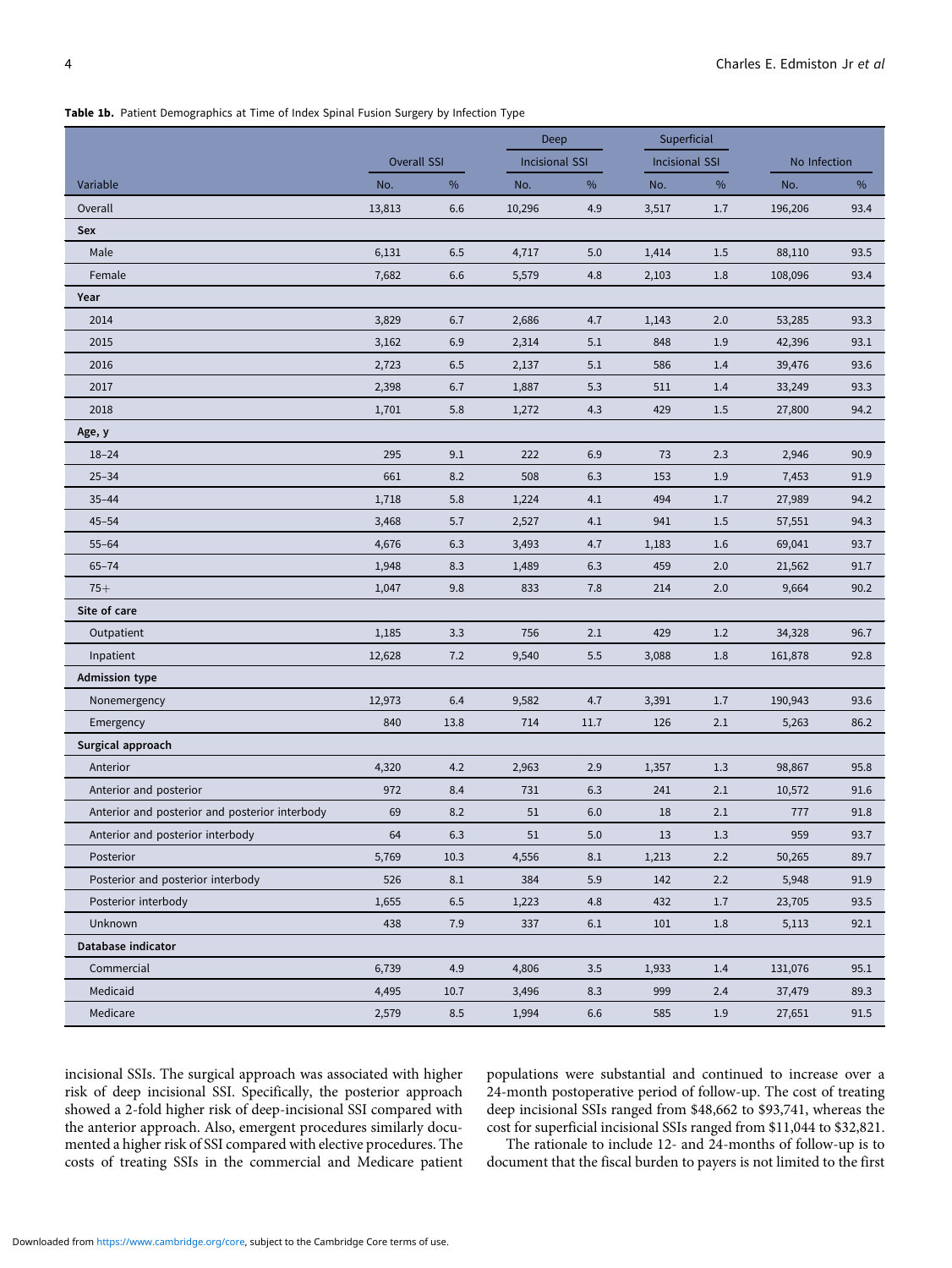

Fig. 2. Time to deep incisional infection and superficial incision infection along with 95% confidence intervals among those with surgical site infections.

30 days after SFS but rather continues to increase over a 24-month postoperative period. Furthermore, as noted earlier, the detection and management of device-related postoperative infection often occurs beyond the 30-day NHSN (CDC) or NSQIP (ACS) threshold period.

#### Comparison of database findings to earlier publications

Although the rate of superficial SSI in the present analysis aligns with some of the findings from previous publications, the overall fiscal burden shown in the current analysis is higher than previously reported.10,11,30–<sup>32</sup> Posterior spinal-approach procedures had higher deep and superficial incisional SSI rates than anterior-approach procedures, which agrees with previous findings. $33$ Risk factors, identified to have a significant impact on the risk of deep-incisional SSI, were also aligned with the current analysis.<sup>8</sup> However, the rate of deep-incisional SSI after SFS was much higher than estimates in earlier studies.<sup>11</sup> Possible explanations for this finding may be related to the 30-day postdischarge SSI surveillance time horizon reported in many of these other studies. The NSQIP database, for example, specifically utilizes a surveillance period of 30 days after discharge, whereas the current study documented SSIs up to 6 months postoperatively, a wider catchment window. For many surgical procedures, especially those involving devicerelated implantation, a 30-day postdischarge time horizon may be inadequate, leading to an underestimation of infection risk.<sup>34</sup>

Published estimates of the payment and cost of SSI after spinal surgery have ranged from \$16,242 to \$37,009 per episode of care.<sup>1,5,12</sup> Surrogate approaches to derive the cost of SSIs have been widely used for economic analyses, which are based on hospital cost records to calculate amounts based on increased length of stay.35,36 By comparison the current study takes a payer perspective, using a large database with payment data that includes all reimbursed inpatient and outpatient claims. The current study used regression models to calculate differences in the payments between patients with and without infection, so visits that may be due to the infection but were not coded as such were identified in this analysis. In addition, a longer follow-up period (up to 24 months) suggests that healthcare protocols need to address infections that may extend beyond the conventional SSI surveillance periods (Table 3). In this manner, the amounts reimbursed by

payers for services to healthcare providers would reflect the true cost of the total episode of care (surgery and follow-up). The findings of the current study emphasize the need for further research as well as implementation of robust evidence-based infection prevention surgical care bundles (and compliance with them) to mitigate the risk of infection after SFS.<sup>4</sup>

One study reported an infection prevention bundle that included 9 evidence-based components: (1) screening for Staphylococcus aureus nasal colonization and decolonization with mupirocin, (2) self-preparation bath with 4% chlorhexidine gluconate (CHG), (3) self-preparation with 2% chlorhexidine gluconate (CHG) wipes, (4) storage optimization of operating room supplies, (5) preoperative antibiotic administration algorithm, (6) staff training on betadine skin antiseptic preparation, (7) intrawound vancomycin in instrumented cases, (8) postoperative early patient mobilization, and (9) wound checks at 2 and 6 weeks postoperatively.<sup>1</sup> In total, 1,770 patients were included in the study from 2012 to 2013. Also, 40 infections were observed in the preintervention cohort, whereas 16 were observed in the intervention cohort (4.12% vs 2.00%; risk ratio, 0.48; 95% CI, 0.27–0.86;  $P = .01$ ). These researchers concluded that implementation of an infection prevention bundle was associated with a 50% reduction in SSIs and an \$866 per capita reduction in the surgical episode of care cost. Another cohort study that documented a significantly decreased SSI rate and associated cost reduction over a 10-year period also showed significantly decreased SSI rates and associated cost reduction after SFS with the implementation of an infection prevention bundle and increased physician awareness.15

This study had several limitations. The results were limited to the information captured by the IBM MarketScan databases. All information within the IBM MarketScan commercial and Medicaid-Medicare Supplemental databases are provided by individual healthcare settings and are subject to errors in incomplete hospital reporting, coding errors, or misclassification of patients. It was not possible to control for potentially important factors including physical function, socioeconomic status, clinical practice regarding postoperative wound care, and nutritional status. Additionally, due to coding limitations, important factors (eg, the number of spinal levels fused) could not be analyzed because this information only started to be captured in ICD-10-CM procedures. The exclusion of these and other potential predictive factors could impair the accuracy of the model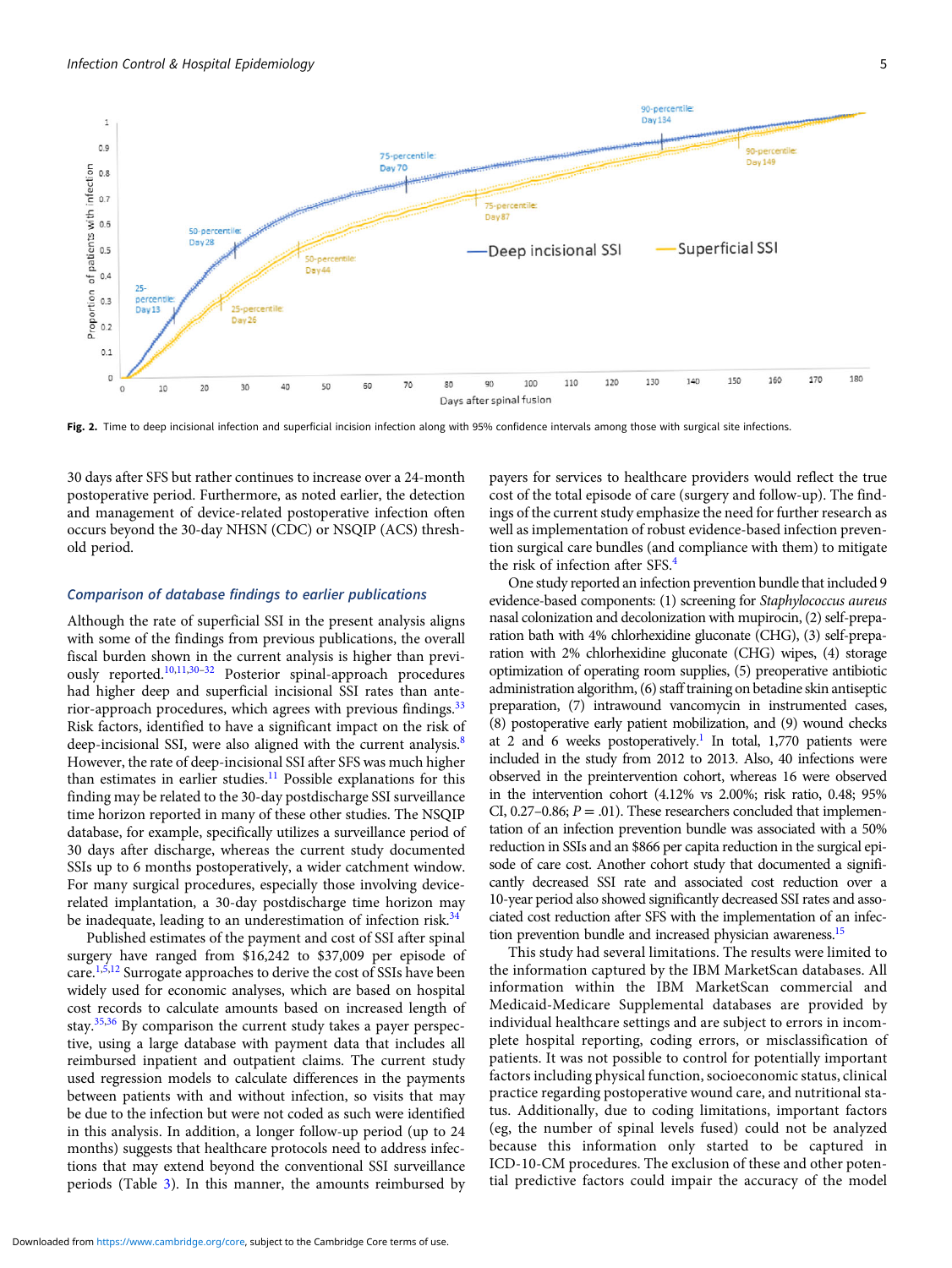#### Table 2. Key Comorbidities of Patients Included in the Study, Based on Infection Status at 6 Months After Index

|                                 |         |        | Infection Indicator                  |       |                           |       |               |       |
|---------------------------------|---------|--------|--------------------------------------|-------|---------------------------|-------|---------------|-------|
|                                 | Overall |        | Deep incisional<br><b>Infections</b> |       | Superficial<br>Infections |       | No Infections |       |
| Comorbidity                     | No.     | $\%$   | No.                                  | $\%$  | No.                       | $\%$  | No.           | %     |
| All                             | 210,019 | 100.00 | 10,296                               | 100.0 | 3,517                     | 100.0 | 196,206       | 100.0 |
| Hypertension uncomplicated      | 110,686 | 52.7   | 6,456                                | 62.7  | 2,143                     | 60.9  | 102,087       | 52.0  |
| Depression                      | 49,470  | 23.6   | 3,202                                | 31.1  | 1,086                     | 30.9  | 45,182        | 23.0  |
| Chronic pulmonary disease       | 43,475  | 20.7   | 3,084                                | 30.0  | 987                       | 28.1  | 39,404        | 20.1  |
| Diabetes uncomplicated          | 41,944  | 20.0   | 3,059                                | 29.7  | 960                       | 27.3  | 37,925        | 19.3  |
| Obesity                         | 35,053  | 16.7   | 2,380                                | 23.1  | 871                       | 24.8  | 31,802        | 16.2  |
| Hypothyroidisim                 | 30,300  | 14.4   | 1,690                                | 16.4  | 570                       | 16.2  | 28,040        | 14.3  |
| Cardiac arrhythmia              | 27,832  | 13.3   | 2,249                                | 21.8  | 563                       | 16.0  | 25,020        | 12.8  |
| Rheumatoid arthritis/Collagen   | 27,357  | 13.0   | 1,733                                | 16.8  | 581                       | 16.5  | 25,043        | 12.8  |
| Diabetes complicated            | 19,676  | 9.4    | 1,848                                | 18.0  | 513                       | 14.6  | 17,315        | 8.8   |
| Fluid and electrolyte disorders | 16,862  | 8.0    | 2,028                                | 19.7  | 422                       | 12.0  | 14,412        | 7.4   |
| Peripheral vascular disorders   | 14,417  | 6.9    | 1,273                                | 12.4  | 348                       | 9.9   | 12,796        | 6.5   |
| Valvular disease                | 13,554  | 6.5    | 1,231                                | 12.0  | 277                       | 7.9   | 12,046        | 6.1   |
| Drug abuse                      | 11,882  | 5.7    | 1,190                                | 11.6  | 316                       | 9.0   | 10,376        | 5.3   |
| Other neurological disorders    | 11,586  | 5.5    | 1,161                                | 11.3  | 258                       | 7.3   | 10,167        | 5.2   |
| Liver disease                   | 11,157  | 5.3    | 1,008                                | 9.8   | 239                       | 6.8   | 9,910         | 5.1   |
| Hypertension complicated        | 10,221  | 4.9    | 1,078                                | 10.5  | 241                       | 6.9   | 8,902         | 4.5   |
| Solid tumor without metastases  | 10,153  | 4.8    | 830                                  | 8.1   | 209                       | 5.9   | 9,114         | 4.7   |
| Deficiency anemia               | 9,675   | 4.6    | 949                                  | 9.2   | 215                       | 6.1   | 8,511         | 4.3   |
| Renal failure                   | 9,225   | 4.4    | 1,060                                | 10.3  | 223                       | 6.3   | 7,942         | 4.1   |
| Congestive heart failure        | 8,239   | 3.9    | 1,018                                | 9.9   | 247                       | 7.0   | 6,974         | 3.6   |
| Alcohol abuse                   | 5,828   | 2.8    | 542                                  | 5.3   | 118                       | 3.4   | 5,168         | 2.6   |
| Coagulopathy                    | 5,636   | 2.7    | 563                                  | 5.5   | 120                       | 3.4   | 4,953         | 2.5   |
| Weight loss                     | 4,743   | 2.3    | 599                                  | 5.8   | 113                       | 3.2   | 4,031         | 2.1   |
| Paralysis                       | 3,876   | 1.9    | 531                                  | 5.2   | 78                        | 2.2   | 3,267         | 1.7   |
| Psychoses                       | 3,813   | 1.8    | 409                                  | 4.0   | 113                       | 3.2   | 3,291         | 1.7   |
| Pulmonary circulation disorders | 3,190   | 1.5    | 436                                  | 4.2   | 88                        | 2.5   | 2,666         | 1.4   |
| Charlson comorbidity index      |         |        |                                      |       |                           |       |               |       |
| $\mathbf 0$                     | 104,787 | 49.9   | 3,328                                | 32.3  | 1,337                     | 38.0  | 100,122       | 51.0  |
| $1\,$                           | 49,232  | 23.4   | 2,234                                | 21.7  | 885                       | 25.2  | 46,113        | 23.5  |
| $2 - 3$                         | 39,436  | 18.8   | 2,712                                | 26.3  | 827                       | 23.5  | 35,897        | 18.3  |
| $4 - 5$                         | 10,525  | 5.0    | 1,085                                | 10.5  | 291                       | 8.3   | 9,149         | 4.7   |
| >5                              | 6,039   | 2.9    | 937                                  | 9.1   | 177                       | 5.0   | 4,925         | 2.5   |

estimates. The occurrence of SSIs was identified based on ICD-9- CM and ICD-10-CM diagnostic codes, without the availability of laboratory confirmation, although diagnosis of an SSI often reflects clinical decision. Also, some infections managed in the outpatient arena may not have been identified. Although this may be possible, recent analyses of both colorectal infections and infections following abdominal hysterectomy would suggest that the probability is low.<sup>24,37</sup> Future prospective studies are warranted to supplement the results of the current analysis.

In conclusion, the results of this study highlight the clinical and economic burden associated with SSI following SFS. The incidence and costs of an SSI found in this longitudinal study are considerably higher than those reported in studies that did not incorporate extensive postdischarge follow-up or those reported in studies that used surrogate studies of cost. Our analysis also showed that SFS SSIs often occur after the conventional 30-day postoperative surveillance period. These findings should be factored into future studies assessing the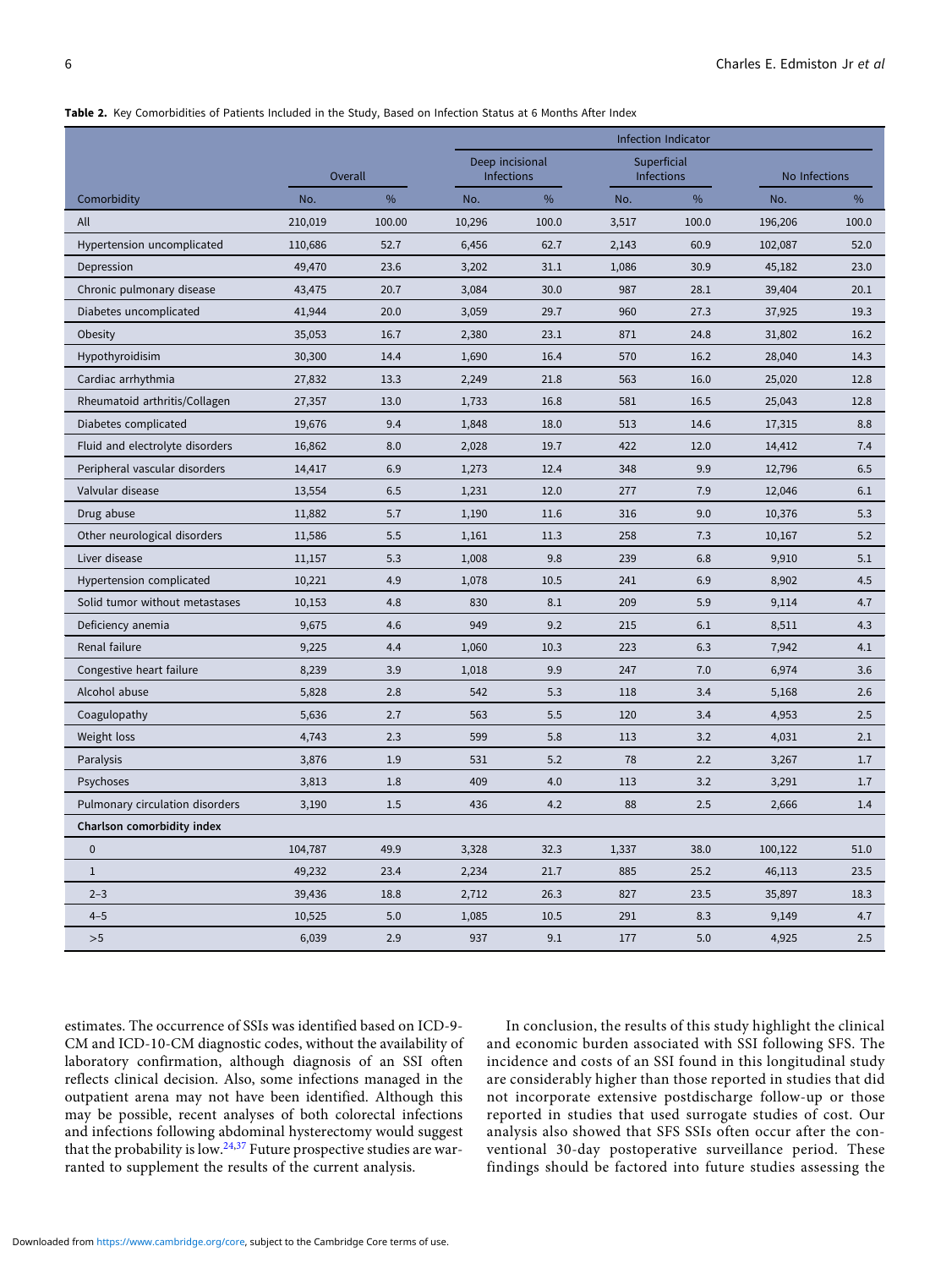Table 3. Summary of SSI Costs From the Database Analysis by Infection Type, Payer, and Time Point

| Mean SSI Cost (95% CI) |                 | Deep Incisional                     | Superficial Incisional              |  |  |
|------------------------|-----------------|-------------------------------------|-------------------------------------|--|--|
| Commercial<br>payers   | 6 mo            | \$59,766<br>$(557,550 - $62,030)$   | \$20,800<br>$(518, 394 - 523, 287)$ |  |  |
|                        | $12 \text{ mo}$ | \$74,875<br>$(572, 209 - 577, 597)$ | \$26,937<br>$(524, 260 - 529, 700)$ |  |  |
|                        | 24 mo           | \$93,741<br>$(590,045 - 597,529)$   | \$32,821<br>$(529, 435 - 536, 325)$ |  |  |
| Medicare               | 6 <sub>mo</sub> | \$48,662<br>$(545, 251 - 552, 209)$ | \$11,044<br>$(56,690 - $15,716)$    |  |  |
|                        | $12 \text{ mo}$ | \$53,757<br>$(549, 955 - 557, 711)$ | \$17,967<br>$(512,991 - 523,277)$   |  |  |
|                        | 24 mo           | \$73,803<br>$(568, 387 - 579, 457)$ | \$24,096<br>$(517,508 - 531,150)$   |  |  |

Note. CI, confidence interval; SSI, surgical site infection.



Fig. 3. Hazards ratio and 95% confidence interval for significant risk factors for deep incisional infection.

risk of postoperative infection in the spinal surgical patient population.

#### Supplementary material. To view supplementary material for this article, please visit https://doi.org/10.1017/ice.2022.32

#### Acknowledgments.

Financial support. No financial support was received for analysis of data, development or editing of the manuscript prior to submission.

Conflicts of interest. C.E.E. and D.J.L. are members of the Ethicon Speakers Bureau. A.S.C., C.E.H., and B.P.C. are employees of Johnson and Johnson.

## References

- 1. Featherall J, Miller JA, Bennett EE, et al. Implementation of an infection prevention bundle to reduce surgical site infections and cost following spine surgery. JAMA Surg 2016;151:988–990.
- 2. Statistical Brief #186. Healthcare Cost and Utilization Project (HCUP). Agency for Healthcare Research and Quality website. www.hcup-us.ahrq. gov/reports/statbriefs/sb186-Operating-Room-Procedures-United-States-2012.jsp. May 2016. Accessed February 10, 2022.
- 3. Martin BI, Mirza SK, Spina N, Spiker WR, Lawrence B, Brodke DS. Trends in lumbar fusion procedure rates and associated hospital costs for degenerative spinal diseases in the United States, 2004 to 2015. Spine 2019;44: 369–376.